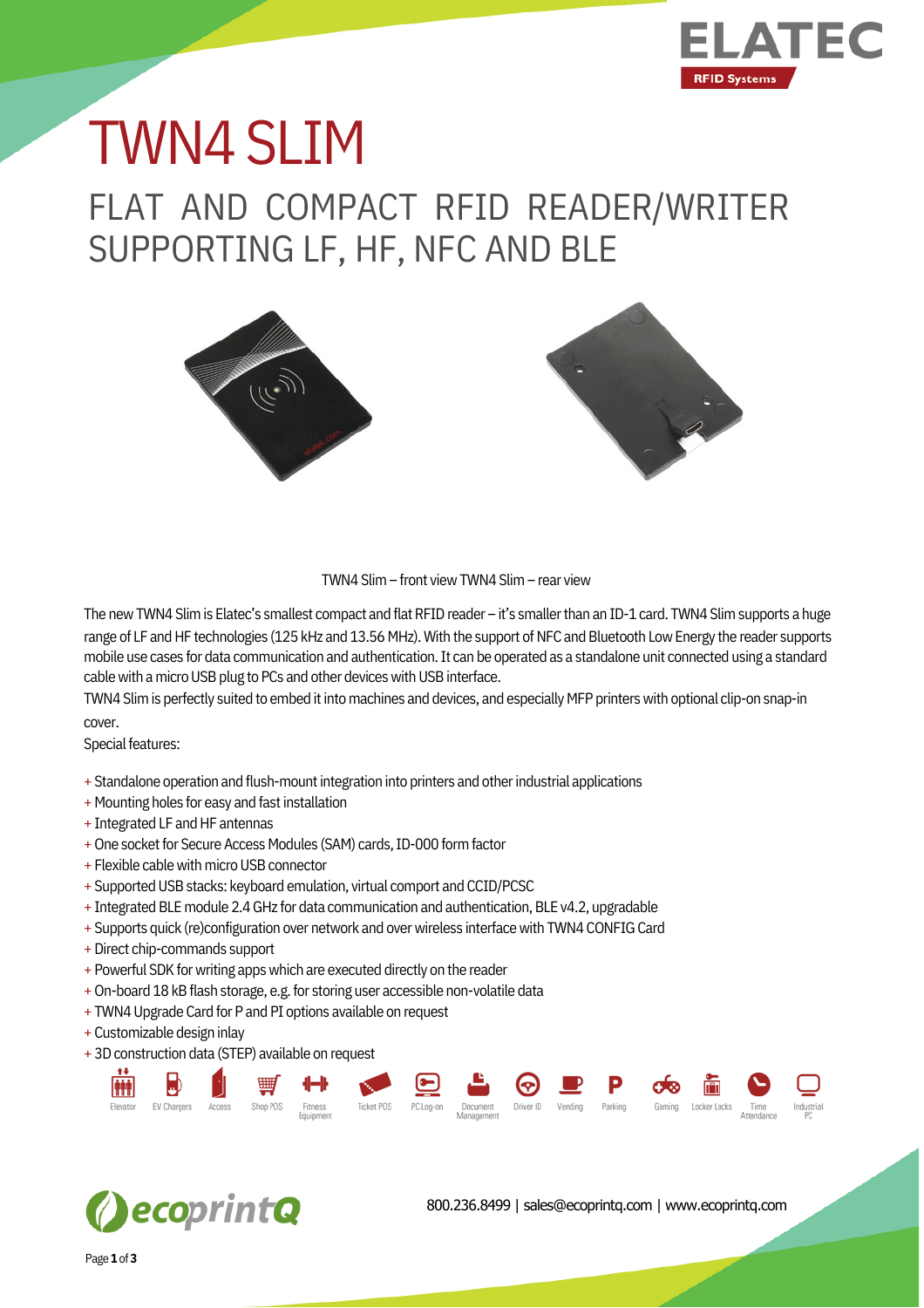

| <b>TECHNICAL DATA</b>                                           |                                                                                                                                                                    |
|-----------------------------------------------------------------|--------------------------------------------------------------------------------------------------------------------------------------------------------------------|
| <b>FREQUENCY</b>                                                | 125 kHz (LF) / 13.56 MHz (HF) / 2.4 GHz (BLE)                                                                                                                      |
| <b>ANTENNA</b>                                                  | Integrated                                                                                                                                                         |
| <b>HOUSING</b>                                                  | ABS+PC blend, UL94-V0, color: black (core unit, clip adapter). Two 3.2 mm (0.13 inch)                                                                              |
|                                                                 | mounting holes for OEM integration (requires special inlay)                                                                                                        |
| DIMENSIONS (LXWXH)                                              | 65.5 mm x 45.5 mm x 4.0 mm / 2.6 inch x 1.8 inch x 0.16 inch                                                                                                       |
|                                                                 | 4.3 V - 5.5 V via micro USB                                                                                                                                        |
| POWER SUPPLY                                                    | Limited power source according to IEC60950-1 or PS2 classified IEC 62368-1, short-                                                                                 |
|                                                                 | circuit current < 8 A                                                                                                                                              |
| <b>CURRENT CONSUMPTION</b>                                      | Idle: 70 mA, RF field on: 135 mA typically (preliminary)                                                                                                           |
| <b>TEMPERATURE RANGE</b>                                        | Operating: -20 °C up to +60 °C (-4 °F up to +140 °F)                                                                                                               |
|                                                                 | Storage: -30 °C up to +70 °C (-22 °F up to +158 °F)                                                                                                                |
| <del>- RELATIVE HUMIDITY</del>                                  | 5% to 95% non-condensing                                                                                                                                           |
| READ- / WRITE DISTANCE                                          | LF and HF: Up to 80 mm / 3.15 inch, depending on environment and transponder                                                                                       |
| OPERATING MODES (USB)                                           | USB keyboard emulation - USB virtual COM port - CCID / PC/SC 2.01                                                                                                  |
| <b>BLUETOOTH LOW ENERGY</b>                                     | Bluetooth v4.2, software upgradable; standards as GAP, SM, L2CAP, ATT; predefined                                                                                  |
|                                                                 | GATT structure; AES128 supported                                                                                                                                   |
| $-MTBF$                                                         | 500,000 hours                                                                                                                                                      |
| <b>WEIGHT</b>                                                   | Approx. 18 g / 0.64 oz (without cable and holder)                                                                                                                  |
|                                                                 | ISO14443A:                                                                                                                                                         |
|                                                                 | LEGIC Advant1), MIFARE Classic EV12), MIFARE Classic, MIFARE Mini, MIFARE                                                                                          |
|                                                                 | DESFire EV1, MIFARE DESFire EV23), MIFARE DESFire Light3), MIFARE Plus S, X,                                                                                       |
|                                                                 | MIFARE Pro X4), MIFARE Smart MX4), MIFARE Ultralight, MIFARE Ultralight C, MIFARE                                                                                  |
|                                                                 | Ultralight EV12), NTAG2xx, PayPass4), SLE44R354), SLE66Rxx (my-d move)4), Topaz                                                                                    |
|                                                                 | ISO14443B:                                                                                                                                                         |
| <b>TRANSPONDERS</b><br><b>SUPPORTED</b><br>(STANDARD) 13.56 MHZ | Calypso4), Calypso Innovatron protocol4), CEPAS4), HID iCLASS1), Moneo4), Pico                                                                                     |
|                                                                 | Pass5),                                                                                                                                                            |
|                                                                 | SRI4K, SRIX4K, SRI512, SRT512                                                                                                                                      |
|                                                                 | ISO18092 ECMA-340:                                                                                                                                                 |
|                                                                 | NFC Forum Tag 1-5, NFC Peer-to-Peer, Sony FeliCa6), NFC Active and passive                                                                                         |
|                                                                 | communication mode                                                                                                                                                 |
|                                                                 | ISO15693:                                                                                                                                                          |
|                                                                 | EM4x334), EM4x354), HID iCLASS1), HID iCLASS SE/SR1), ICODE SLI, LEGIC Advant1),                                                                                   |
|                                                                 | M24LR16/64, MB89R118/119, SRF55Vxx (my-d vicinity)4), Tag-it, PicoPass5)                                                                                           |
| <b>SUPPORTED</b><br><b>TRANSPONDERS</b>                         | AWID, Cardax, CASI-RUSCO, Deister8), EM4100, 4102, 42009), EM4050, 4150, 4450,                                                                                     |
| (STANDARD) 125 KHZ7)                                            | 4550, EM430510), FDX-B10), EM410510), HITAG 111), HITAG 211), HITAG S11),<br>ICT10),                                                                               |
|                                                                 | IDTECK, Isonas, Keri, Miro, Nedap8), PAC10), Pyramid, Q5, T5557, T5567, T5577,                                                                                     |
| <b>SUPPORTED TRANSPONDERS</b>                                   | TIRIS/HDX10), TITAN (EM4050), UNIQUE, ZODIAC                                                                                                                       |
| (OPTION PI)                                                     | Requires TWN4 SIO Card, All Standard Transponders, All Option P Transponders, HID                                                                                  |
| SUPPORTED TRANSPONDERS                                          | iCLASS, HID iCLASS SE/SR/Elite, HID iCLASS SEOS (Facility Code/PAC)12)                                                                                             |
| (OPTION P)                                                      | All Standard Transponders, Cotag, G-Prox8), HID DuoProx II, HID ISO Prox II, HID Micro                                                                             |
| <b>OS SUPPORT</b>                                               | Prox, HID ProxKey III, HID Prox, HID Prox II, Indala, ioProx, Nexwatch                                                                                             |
|                                                                 | Windows XP, Vista, Embedded CE10), 7 (32-/64-bit), 8, 8.1, 10, Linux, Android10),                                                                                  |
| <del>- PERIPHERAL INTERFACES</del>                              | <del>iOS10),</del>                                                                                                                                                 |
| <del>TRANSMISSION SPEED</del>                                   | MAC OS X10)                                                                                                                                                        |
| -CERTIFICATION NAME                                             | Female micro USB, flexible cable, use only with CAB-BS1 - CAB-BS7 shielded cables                                                                                  |
| -CERTIFICATION(S)                                               | Host: USB Full speed (12 Mbit/s), HF Air: up to 848 kbit/s, BT Air: up to 100 kbit/s                                                                               |
|                                                                 | TWN4 Slim                                                                                                                                                          |
|                                                                 | ACMA, CE/RED, FCC, IC, REACH and RoHS-III compliant                                                                                                                |
| ORDER CODES                                                     | <b>Standalone reader without cable</b>                                                                                                                             |
|                                                                 | T4QC-FC3B7 TWN4 Slim                                                                                                                                               |
|                                                                 | UID only 2)r/w enhanced security features on requ <b>patOO=posesity+PvTwANet-Stlime@potedy iPode UID</b> only, read/write on request UID + r/w public area 125 kHz |

TF41QO+FC3B137+P^TWW42Slim,;Option Pc TIFOC=FC3B7-PI TWN14 Sit all Guidistry PI<br>3)45,5)7ly 9)Only emulation of 4100, 4102 10)On rec technology requires a Russian local test and impo<del>rt license from the minist</del>y of Trade and Industry (MINPROMTORC). This license has to be in place before Elatec can accept any order to be shipped to Russia 8)Hash value only 9)Only emulation of 4100, 4102 10)On request 11)Without encryption 12)UID + PAC (Facility Code), r/w on request



800.236.8499 | sales@ecoprintq.com | www.ecoprintq.com